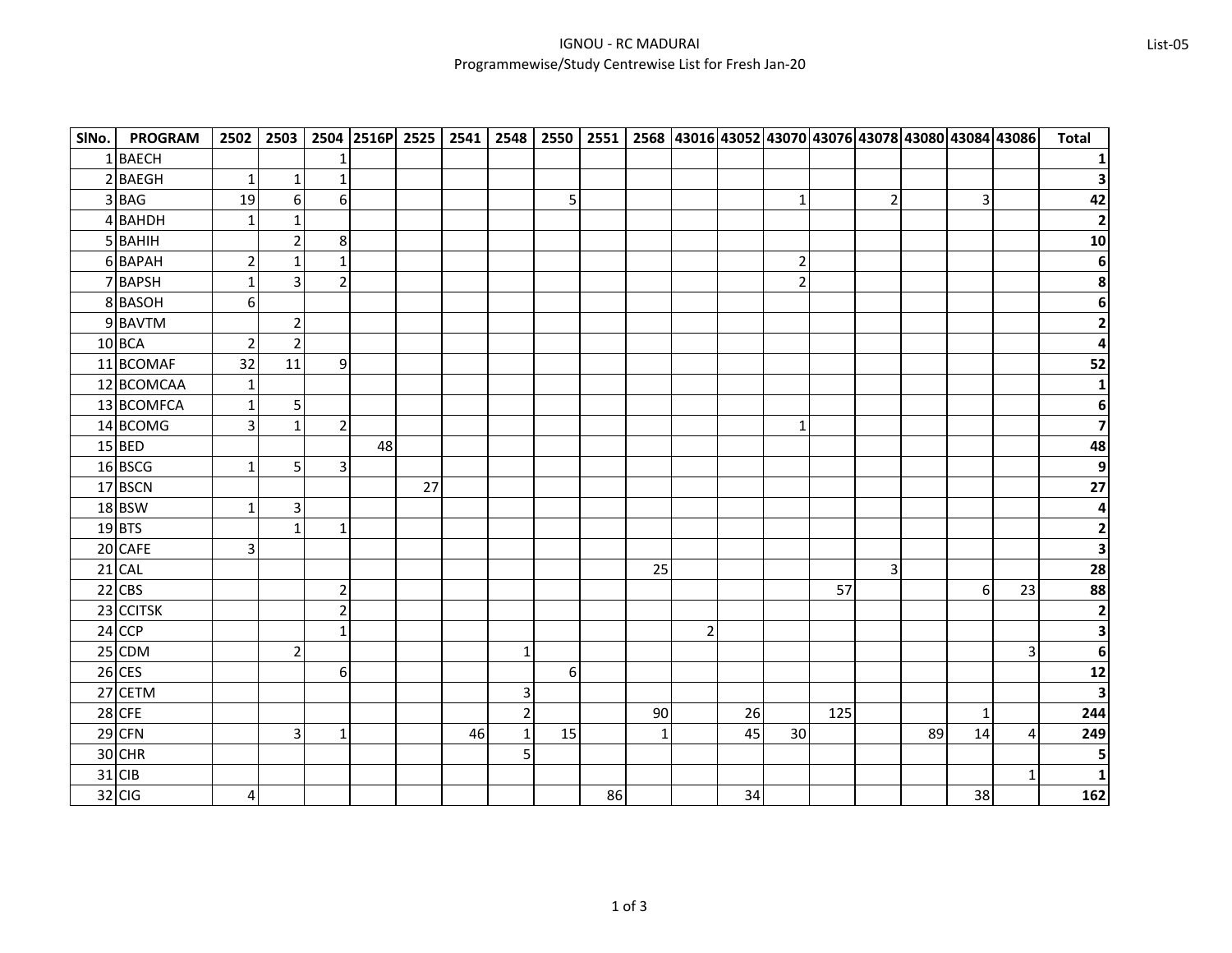| SINo. | <b>PROGRAM</b> |                         |                         |                |          |  |              |   |  |                |  |    |              |          |                | 2502 2503 2504 2516P 2525 2541 2548 2550 2551 2568 43016 43052 43070 43076 43078 43080 43084 43086 | <b>Total</b>             |
|-------|----------------|-------------------------|-------------------------|----------------|----------|--|--------------|---|--|----------------|--|----|--------------|----------|----------------|----------------------------------------------------------------------------------------------------|--------------------------|
|       | 33 CIS         |                         |                         |                |          |  |              |   |  | 48             |  |    |              |          |                |                                                                                                    | 48                       |
|       | 34 CIT         | $\mathbf{1}$            |                         |                |          |  |              |   |  | 1              |  | 15 |              |          |                |                                                                                                    | 17                       |
|       | 35 CNCC        |                         |                         |                |          |  |              |   |  |                |  |    |              |          |                |                                                                                                    |                          |
|       | 36 CNM         |                         |                         |                |          |  |              |   |  |                |  | 11 |              | 35       | 25             |                                                                                                    | $\overline{71}$          |
|       | 37 COF         |                         |                         |                |          |  |              |   |  | 8 <sup>1</sup> |  |    |              |          |                | 16                                                                                                 | 24                       |
|       | 38 CPLT        |                         | 4                       |                |          |  |              |   |  |                |  |    |              |          |                |                                                                                                    | 4                        |
|       | 39 CRD         |                         |                         |                |          |  |              |   |  |                |  |    |              |          | 11             |                                                                                                    | 11                       |
|       | 40 CRUL        |                         | 3                       |                |          |  |              |   |  |                |  |    |              |          |                |                                                                                                    | $\mathbf{3}$             |
|       | 41 CTE         |                         |                         | $\bf 8$        |          |  |              |   |  |                |  |    |              |          |                |                                                                                                    | $\boldsymbol{8}$         |
|       | 42 CTRBS       |                         |                         | 3              |          |  |              |   |  |                |  |    |              |          |                |                                                                                                    | $\mathbf{3}$             |
|       | $43$ CTS       |                         |                         |                |          |  | $\mathbf{1}$ | 5 |  | 58             |  | 10 |              |          |                |                                                                                                    | 74                       |
|       | 44 DCE         | $\mathbf 2$             | $6 \overline{6}$        | $\mathsf S$    |          |  |              |   |  |                |  |    |              |          |                |                                                                                                    | $\overline{\mathbf{13}}$ |
|       | 45 DECE        | $\overline{\mathbf{3}}$ | $\overline{2}$          | $\mathbf{1}$   |          |  |              |   |  |                |  |    |              |          |                | $\overline{2}$                                                                                     | 8                        |
|       | 46 DEVMT       |                         |                         | $\mathbf{1}$   |          |  |              |   |  |                |  |    |              |          | 6              |                                                                                                    | $\overline{\mathbf{z}}$  |
|       | 47 DNHE        |                         | 18                      | $\mathbf{1}$   |          |  |              |   |  |                |  |    |              |          | 3              |                                                                                                    | $\overline{22}$          |
|       | 48 DTS         |                         | 3                       |                |          |  |              |   |  |                |  |    |              |          |                |                                                                                                    | 3                        |
|       | 49 MADVS       | $\mathbf{1}$            |                         |                |          |  |              |   |  |                |  |    |              |          |                |                                                                                                    |                          |
|       | 50 MAEDU       |                         |                         |                | $6 \mid$ |  |              |   |  |                |  |    |              |          |                |                                                                                                    | 6 <sup>1</sup>           |
|       | 51 MAH         | $\mathbf 1$             | $\overline{3}$          |                |          |  |              |   |  |                |  |    |              |          |                |                                                                                                    |                          |
|       | 52 MAJMC       | $\mathbf{1}$            | $\overline{3}$          |                |          |  |              |   |  |                |  |    |              |          |                |                                                                                                    |                          |
|       | 53 MAPC        |                         |                         |                |          |  |              |   |  |                |  |    |              |          | 17             |                                                                                                    | $17\,$                   |
|       | 54 MARD        |                         | $\mathbf{1}$            |                |          |  |              |   |  |                |  |    |              |          |                |                                                                                                    |                          |
|       | 55 MCA         |                         |                         | $\overline{2}$ |          |  |              |   |  |                |  |    |              |          |                |                                                                                                    | $\mathbf{2}$             |
|       | 56 MCOM        | $\mathbf{1}$            | $\overline{\mathbf{4}}$ |                |          |  |              |   |  |                |  |    |              | $1\vert$ | 5              |                                                                                                    | 11                       |
|       | 57 MCOMBPCG    | $\mathbf{1}$            |                         |                |          |  |              |   |  |                |  |    |              |          |                |                                                                                                    | 1                        |
|       | 58 MCOMFT      | $\mathbf{1}$            | $\overline{3}$          | $\mathbf{1}$   |          |  |              |   |  |                |  |    |              |          |                |                                                                                                    | 5                        |
|       | 59 MCOMMAFS    |                         | $\overline{2}$          | $\mathbf{1}$   |          |  |              |   |  |                |  |    |              |          |                |                                                                                                    | 3                        |
|       | 60 MEC         | $\overline{3}$          | $\overline{4}$          |                |          |  |              |   |  |                |  |    |              |          |                |                                                                                                    | $\overline{\mathbf{z}}$  |
|       | 61 MEG         |                         | 3                       | $\mathbf{1}$   |          |  |              |   |  |                |  |    | $\mathbf{1}$ |          | $\overline{7}$ |                                                                                                    | $12$                     |
|       | 62 MHD         |                         | 13                      |                |          |  |              |   |  |                |  |    |              |          |                |                                                                                                    | 13                       |
|       | 63 MP          | 7                       | $\overline{7}$          | $\pmb{4}$      |          |  |              |   |  |                |  |    |              |          |                |                                                                                                    | 18                       |
|       | 64 MPA         | 12                      | $\overline{3}$          |                |          |  |              |   |  |                |  |    |              |          |                |                                                                                                    | 15                       |